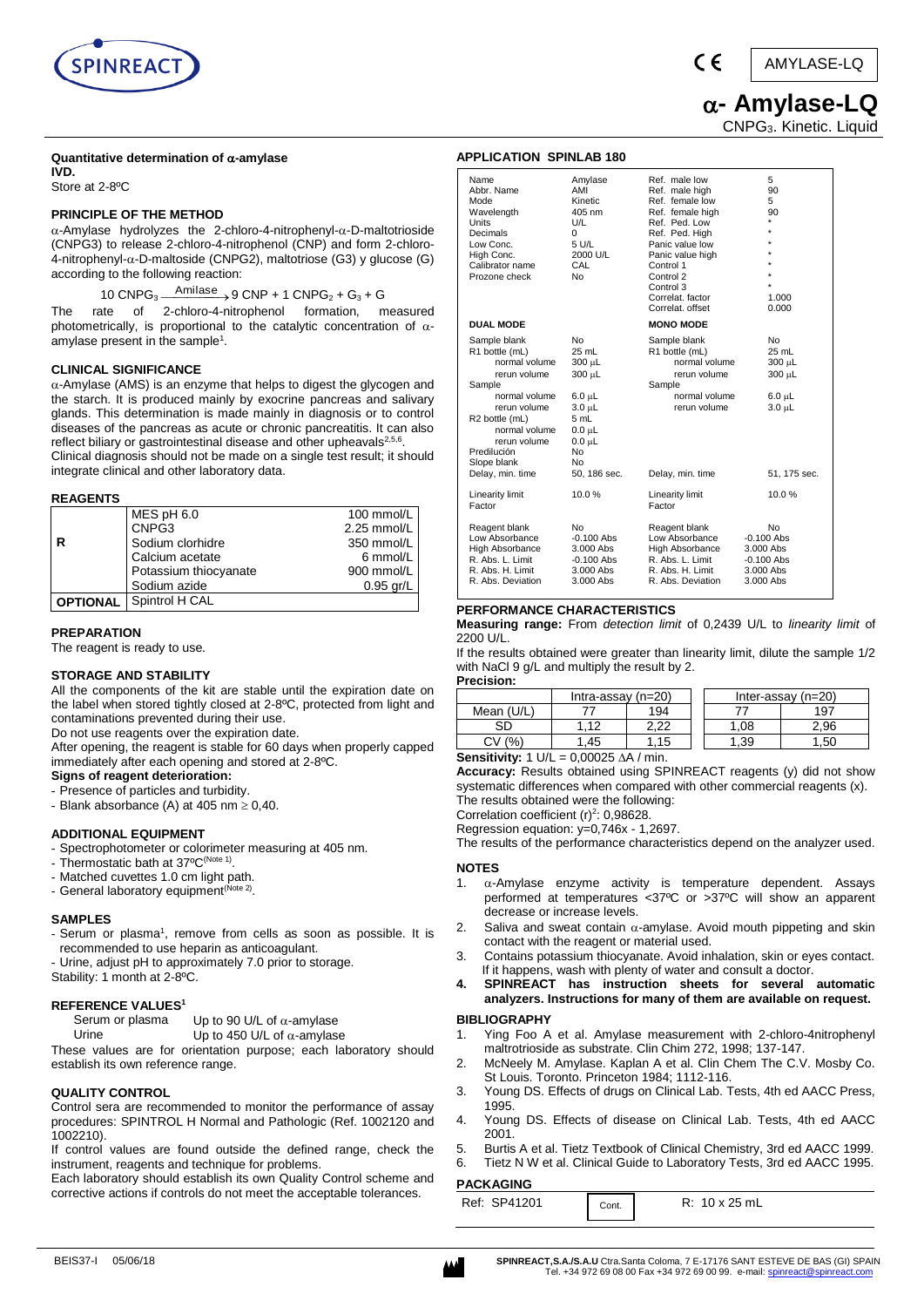

( F

**- Amilasa-LQ** 

AMYLASE-LQ

CNPG3. Cinético. Líquido

#### **Determinación cuantitativa de -amilasa IVD.**

Conservar a 2-8ºC

### **PRINCIPIO DEL MÉTODO**

La  $\alpha$ -amilasa hidroliza el 2-cloro-4-nitrofenil- $\alpha$ -D-maltotriósido (CNPG3) a 2-cloro-4-nitrofenol (CNP) y forma 2-cloro-4-nitrofenil- $\alpha$ -Dmaltoside (CNPG2), maltotriosa (G3) y glucosa (G), según la siguiente reacción:

## 10 CNPG<sub>3</sub>  $\xrightarrow{\text{Amilasa}} 9$  CNP + 1 CNPG<sub>2</sub> + G<sub>3</sub> + G

La velocidad de formación de 2-cloro-4-nitrofenol, determinado fotométricamente, es proporcional a la concentración catalítica de  $\alpha$ amilasa en la muestra ensayada<sup>1</sup>.

### **SIGNIFICADO CLÍNICO**

La  $\alpha$ -amilasa (AMS) es una [enzima](http://pcs.adam.com/ency/article/002353.htm) que ayuda a digerir el glucógeno y el almidón. Se produce principalmente en las glándulas salivales y el páncreas exocrino. Su determinación se realiza principalmente para diagnosticar o controlar enfermedades del páncreas como pancreatitis crónica o aguda. Puede reflejar también [enfermedad de](http://pcs.adam.com/ency/article/001138.htm)  [la vesícula biliar,](http://pcs.adam.com/ency/article/001138.htm) algunos problemas gastrointestinales y otros trastornos<sup>2,5,6</sup>.

El diagnóstico clínico debe realizarse teniendo en cuenta todos los datos clínicos y de laboratorio.

### **REACTIVOS**

|   | MES pH 6,0                     | 100 mmol/L  |
|---|--------------------------------|-------------|
| R | CNPG3                          | 2,25 mmol/L |
|   | Cloruro sódico                 | 350 mmol/L  |
|   | Acetato cálcico                | 6 mmol/L    |
|   | Tiocianato potásico            | 900 mmol/L  |
|   | Ácida sódica                   | $0,95$ gr/L |
|   | <b>OPCIONAL</b> Spintrol H CAL |             |

### **PREPARACIÓN**

Reactivo listo para su uso.

### **CONSERVACIÓN Y ESTABILIDAD**

Todos los componentes del kit son estables, hasta la fecha de caducidad indicada en la etiqueta, cuando se mantienen los frascos bien cerrados a 2-8ºC, protegidos de la luz y se evita su contaminación. No usar reactivos fuera de la fecha indicada.

Una vez abierto el reactivo es estable 60 días, si se cierra inmediatamente después de su uso y se conserva a 2-8ºC. **Indicadores de deterioro de los reactivos:**

- Presencia de partículas y turbidez.
- Absorbancias del Blanco a 405  $\geq$  0,40.

### **MATERIAL ADICIONAL**

- Espectrofotómetro o analizador para lecturas a 405 nm.
- Baño termostatable a 37ºC <sup>(Nota 1)</sup>.
- Cubetas de 1,0 cm de paso de luz.
- Equipamiento habitual de laboratorio<sup>(Nota 2)</sup>.

### **MUESTRAS**

- Suero o plasma<sup>1</sup>, separado lo antes posible de los hematies. Como anticoagulante se recomienda la heparina.
- Orina, ajustar el pH aproximadamente a 7,0 antes de conservar. Estabilidad: 1 mes a 2-8ºC.

### **VALORES DE REFERENCIA<sup>3</sup>**

Suero o plasma Hasta 90 U/L de  $\alpha$ -amilasa Orina Hasta 450 U/L de  $\alpha$ -amilasa

Estos valores son orientativos. Es recomendable que cada laboratorio establezca sus propios valores de referencia.

### **CONTROL DE CALIDAD**

Es conveniente analizar junto con las muestras sueros control valorados:

SPINTROL H Normal y Patológico (Ref. 1002120 y 1002210).

Si los valores hallados se encuentran fuera del rango de tolerancia, se debe revisar el instrumento, los reactivos y la técnica.

Cada laboratorio debe disponer su propio Control de Calidad y establecer correcciones en el caso de que los controles no cumplan con las tolerancias.

### **APLICACIÓN AL SPINLAB 180**

| Nombre               | Amilasa      | Ref. Hombre Inf.      | 5            |
|----------------------|--------------|-----------------------|--------------|
| Nombre abreviado     | AMI          | Ref. Hombre Sup.      | 90           |
| Modo                 | Cinética     | Ref. Mujer Inf.       | 5            |
| Long. ondas          | 405 nm       | Ref. Mujer Sup.       | 90           |
| Unidades             | U/L          | Ref. Ped. Inf.        | $\star$      |
| Decimales            | 0            | Ref. Ped. Sup.        |              |
| Conc. Inferior       | 5 U/L        | Valor pánico bajo     |              |
| Conc. Superior       | 2000 U/L     | Valor pánico alto     |              |
| Calibrador           | CAL          | Control 1             |              |
| Chequeo prozona      | <b>No</b>    | Control 2             |              |
|                      |              | Control 3             | ÷            |
|                      |              | Factor correl.        | 1.000        |
|                      |              | Offset de correl.     | 0.000        |
| <b>MODO DUAL</b>     |              | <b>MODO MONO</b>      |              |
| Blanco muestra       | <b>No</b>    | <b>Blanco muestra</b> | No           |
| Frasco R1 (mL)       | 25 mL        | Frasco R1 (mL)        | 25 mL        |
| Vol. normal          | 300 µL       | Vol. normal           | 300 µL       |
| Vol. repet.          | 300 µL       | Vol. repet.           | 300 µL       |
| Muestra              |              | Muestra               |              |
| Vol. normal          | $6.0 \mu L$  | Vol. normal           | $6.0 \mu L$  |
| Vol. repet.          | $3.0 \mu L$  | Vol. repet.           | $3.0 \mu L$  |
| Frasco R2 (mL)       | 5 mL         |                       |              |
| Vol. normal          | $0.0 \mu L$  |                       |              |
| Vol. repet.          | $0.0 \mu L$  |                       |              |
| Predilución          | No           |                       |              |
| Pendiente Blco.      | No           |                       |              |
| Retr., tiempo min.   | 50, 186 sec. | Retr., tiempo min.    | 51, 175 sec. |
| Lim. Linealidad      | 10%          | Lím. Linealidad       | 10%          |
| Factor               |              | Factor                |              |
| Blanco reactivo      | No           | Blanco reactivo       | No           |
| Absorbancia inf.     | $-0.100$ Abs | Absorbancia inf.      | $-0.100$ Abs |
| Absorbancia sup.     | 3.000 Abs    | Absorbancia sup.      | 3.000 Abs    |
| Lim.Inf. Abs. React. | $-0.100$ Abs | Liminf. Abs. React.   | $-0.100$ Abs |
| Lim.Sup. Abs. React. | 3.000 Abs    | LimSup. Abs. React.   | 3.000 Abs    |
| Desv. Abs. React.    | 3.000 Abs    | Desv. Abs. React.     | 3.000 Abs    |

### **CARACTERÍSTICAS DEL MÉTODO**

**Rango de medida:** Desde el *límite de detección* 0,2439 U/L hasta el *límite de linealidad* 2200 U/L.

Si la concentración de la muestra es superior al límite de linealidad, diluir 1/2 con NaCl 9 g/L y multiplicar el resultado final por 2.

**Precisión:**

|            | Intraserie ( $n = 20$ ) |            |  | Interserie $(n=20)$ |      |  |
|------------|-------------------------|------------|--|---------------------|------|--|
| Media (U/L |                         | 194        |  |                     | 197  |  |
| SС         | 12                      | つつ<br>. 22 |  | .08                 | 2,96 |  |
| $\%$       | .45                     | 15         |  | .39                 | .50  |  |

|  | <b>Sensibilidad analítica:</b> $1 \text{ U/L} = 0.00025 \text{ A/A/min}$ . |  |  |
|--|----------------------------------------------------------------------------|--|--|
|  | <b>Exactitud:</b> Los reactivos SPINREACT (y) no muestran diferencias      |  |  |

sistemáticas significativas cuando se comparan con otros reactivos comerciales (x).

Los resultados obtenidos fueron los siguientes:

Coeficiente de regresión (r)<sup>2</sup>: 0,98628.

Ecuación de la recta de regresión: y=0,746x - 1,2697.

Las características del método pueden variar según el analizador utilizado. **NOTAS** 

- 1. La  $\alpha$ -amilasa es temperatura-dependiente, los ensayos realizados a temperaturas <37ºC o >37ºC puden variar los resultados.
- 2. La saliva y el sudor contienen  $\alpha$ -amilasa. Evitar el pipeteo con la boca y el contacto de la piel con el reactivo o material empleado.
- 3. Contiene tiocianato potásico. Evitar inhalación o contacto del reactivo con la piel y ojos. En tal caso, lavar la piel y los ojos con abundante agua y consultar a un médico.
- **4. SPINREACT dispone de instrucciones detalladas para la aplicación de este reactivo en distintos analizadores.**

### **BIBLIOGRAFÍA**

- 1. Ying Foo A et al. Amylase measurement with 2-chloro-4nitrophenyl maltrotrioside as substrate. Clin Chim 272, 1998; 137-147.
- 2. McNeely M. Amylase. Kaplan A et al. Clin Chem The C.V. Mosby Co. St Louis. Toronto. Princeton 1984; 1112-116.
- 3. Young DS. Effects of drugs on Clinical Lab. Tests, 4th ed AACC Press, 1995.
- 4. Young DS. Effects of disease on Clinical Lab. Tests, 4th ed AACC 2001.
- 5. Burtis A et al. Tietz Textbook of Clinical Chemistry, 3rd ed AACC 1999.
- 6. Tietz N W et al. Clinical Guide to Laboratory Tests, 3rd ed AACC 1995.

### **PRESENTACIÓN**

| <b>SP41201</b><br>Ref:<br>Cont. | ╍<br>κ. | mL<br>$\lambda$ |  |
|---------------------------------|---------|-----------------|--|
|---------------------------------|---------|-----------------|--|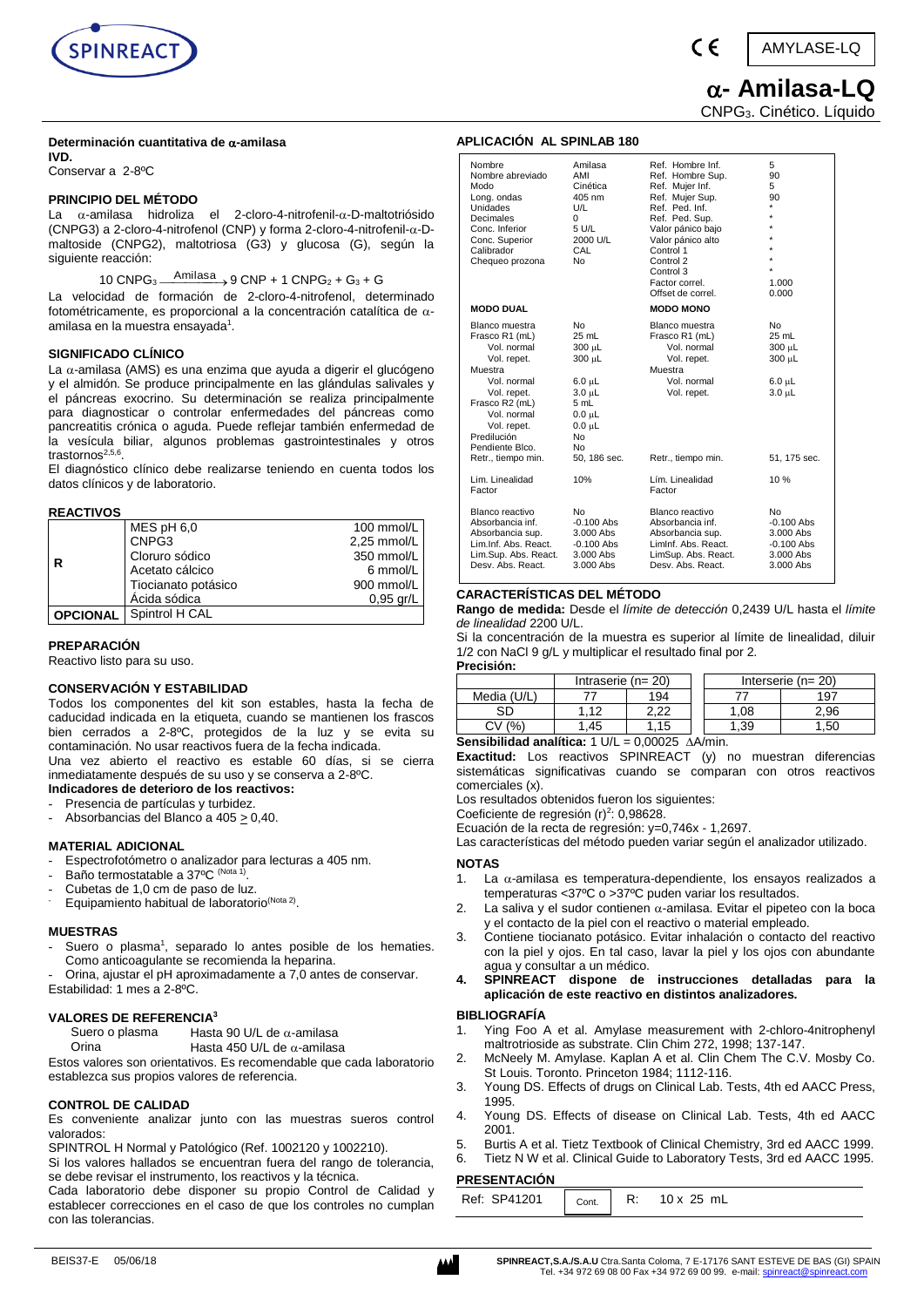

# **- Amylase-LQ**

CNPG3. Cinétique Liquide

### *Détermination quantitative d'alpha-amylase (AMS)* **IVD**

Conserver à 2-8ºC

### **PRINCIPE DE LA METHODE**

L'α-amylase hydrolyse l'alpha maltotrioside 2-chlore-4-nitrophényle (CNPG3) ou 2-chlore-4-nitrophénol (CNP) et forme du maltrioside 2 chlore-4-nitrophényle (CNPG2), du maltotriose (G3) et du glucose (G), en fonction de la réaction suivante:

## 10 CNPG<sub>3</sub>  $\frac{Amylase}{\longrightarrow}$  9 CNP + 1 CNPG<sub>2</sub> + G<sub>3</sub> + G

La vitesse de formation de 2-clhore4-nitrophénol, déterminée photométriquement, est proportionnelle à la concentration catalytique d'α-amylase de l'échantillon<sup>1</sup>.

### **SIGNIFICATION CLINIQUE**

L'α-amylase (AMS) est une [enzyme](http://pcs.adam.com/ency/article/002353.htm) qui aide à dissoudre le glycogène dans l'amidon. Elle se trouve principalement dans les glandes salivaires et dans le pancréas exocrine. Sa détermination sert principalement à diagnostiquer ou à contrôler les maladies du pancréas telles que la pancréatite chronique ou aigue. Elle permet aussi la maladie de la vésicule biliaire, de détecter certains problèmes gastrointestinaux et d'autres types de troubles $^{2,\,5,6}.$ 

Le diagnostic clinique doit être réalisé en prenant compte des données cliniques et de laboratoire.

### **REACTIFS**

| $R$ (Remarque 3) | $MES$ pH $6,0$        | 100 mmol/L  |
|------------------|-----------------------|-------------|
|                  | CNPG3                 | 2,25 mmol/L |
|                  | Chlorure sodique      | 350 mmol/L  |
|                  | Acétate calcique      | 6 mmol/L    |
|                  | Tiocianate potassique | 900 mmol/L  |
|                  | Acide sodique         | $0.95$ gr/L |
| <b>OPTIONNEL</b> | SPINTROL H CAL        |             |

### **PREPARATION**

Tous les réactifs sont prêts à l'emploi.

### **CONSERVATION ET STABILITE**

Tous les composants du kit sont stables jusqu'à la date de péremption indiquée sur l'étiquette du flacon, et si les flacons sont maintenus hermétiquement fermés à 2-8ºC, à l'abri de la lumière et des sources de contamination. Ne pas utiliser les réactifs en dehors de la date indiquée.

Une fois ouvert, le réactif reste stable pendant 60 jours, s'il est refermé immédiatement après utilisation et s'il se conserve à 2-8°C.

### **Indices de détérioration des réactifs:**

Présence de particules et turbidité. Absorbation du blanc à 405 nm> 0,40

### **MATERIEL SUPPLEMENTAIRE**

- Auto-analyseur SPINLAB 180.

Equipement classique de laboratoire (Remarque 2).

### **ECHANTILLONS**

- Sérum ou plasma<sup>1</sup>, séparé le plus tôt possible des hématites. En tant qu'anticoagulant, on conseille l'héparine.
- Urine, ajuster le pH autour de 7,0 avant de mettre de côté.
- Stabilité: 1 mois à 2-8ºC.

### **VALEURS DE REFERENCE<sup>3</sup>**

Sérum ou plasma Jusqu'à 90 U/L d' α-amylase

Urine Jusqu'à 450 U/L de α-amylase

Ces valeurs sont données à titre d'information. Il est conseillé à chaque laboratoire de définir ses propres valeurs de référence.

### **CONTROLE DE QUALITE**

Il est conseillé d'analyser conjointement les échantillons de sérum dont les valeurs ont été contrôlées : SPINTROL H Normal et pathologique (Réf. 1002120 et 1002210).

Si les valeurs se trouvent en dehors des valeurs tolérées, analyser l'instrument, les réactifs et le calibreur.

Chaque laboratoire doit disposer de son propre contrôle de qualité et déterminer les mesures correctives à mettre en place dans le cas où les vérifications ne correspondraient pas aux attentes.

### **APPLICATION AU SPINLAB 180**

| Name<br>Abbr. Name<br>Mode<br>Wavelength<br>Units<br>Decimals<br>Low Conc.<br>High Conc.<br>Calibrator name<br>Prozone check                                                                                                | Amylase<br>AMI<br>Kinetic<br>405 nm<br>U/L<br>0<br>5 U/L<br>2000 U/L<br>CAL<br>No                                          | Ref. male low<br>Ref. male high<br>Ref. female low<br>Ref. female high<br>Ref. Ped. Low<br>Ref. Ped. High<br>Panic value low<br>Panic value high<br>Control 1<br>Control 2<br>Control 3<br>Correlat, factor<br>Correlat, offset | 5<br>90<br>5<br>90<br>$\star$<br>$\star$<br>$\star$<br>1.000<br>0.000   |
|-----------------------------------------------------------------------------------------------------------------------------------------------------------------------------------------------------------------------------|----------------------------------------------------------------------------------------------------------------------------|---------------------------------------------------------------------------------------------------------------------------------------------------------------------------------------------------------------------------------|-------------------------------------------------------------------------|
| <b>DUAL MODE</b>                                                                                                                                                                                                            |                                                                                                                            | <b>MONO MODE</b>                                                                                                                                                                                                                |                                                                         |
| Sample blank<br>R1 bottle (mL)<br>normal volume<br>rerun volume<br>Sample<br>normal volume<br>rerun volume<br>R <sub>2</sub> bottle (mL)<br>normal volume<br>rerun volume<br>Predilución<br>Slope blank<br>Delay, min. time | No<br>25 mL<br>300 µL<br>300 µL<br>$6.0 \mu L$<br>3.0 µL<br>5 mL<br>$0.0 \mu L$<br>$0.0 \mu L$<br>No<br>No<br>50, 186 sec. | Sample blank<br>R1 bottle (mL)<br>normal volume<br>rerun volume<br>Sample<br>normal volume<br>rerun volume<br>Delay, min. time                                                                                                  | No.<br>25 mL<br>300 µL<br>300 µL<br>6.0 µL<br>3.0 µL<br>51, 175 sec     |
| Linearity limit<br>Factor                                                                                                                                                                                                   | 10.0%                                                                                                                      | Linearity limit<br>Factor                                                                                                                                                                                                       | 10.0%                                                                   |
| Reagent blank<br>Low Absorbance<br><b>High Absorbance</b><br>R. Abs. L. Limit<br>R. Abs. H. Limit<br>R. Abs. Deviation                                                                                                      | No<br>$-0.100$ Abs<br>3.000 Abs<br>$-0.100$ Abs<br>3.000 Abs<br>$3.000$ Abs                                                | Reagent blank<br>Low Absorbance<br><b>High Absorbance</b><br>R. Abs. L. Limit<br>R. Abs. H. Limit<br>R. Abs. Deviation                                                                                                          | No<br>-0.100 Abs<br>3.000 Abs<br>$-0.100$ Abs<br>3.000 Abs<br>3.000 Abs |

### **CARACTERISTIQUES DE LA METHODE**

**Gamme de mesures:** Depuis la *limite de détection* 0,2439 U/L jusqu'à la *limite de linéalité* 2200 U/L.

Si la concentration de l'échantillon est supérieure à la limite de linéarité, diluer 1/2 avec du NaCl 9 g/L et multiplier le résultat final par 2.

**Précision:** Intra-série (n= 20) | Inter-série (n= 20) Moyenne (U/L) 77 194 77 197

|                                                          |        |    | מ ה |  | .08 | `.96 |
|----------------------------------------------------------|--------|----|-----|--|-----|------|
|                                                          | CV (%) | 45 |     |  | .39 | .50  |
| Sensibilité analytique: 1 U/L = $0.00025$ $\Delta A/min$ |        |    |     |  |     |      |

**Exactitude***:* Les réactifs SPINREACT (y) ne montrent pas de différences

systématiques significatives lorsqu'on les compare à d'autres réactifs commerciaux (x).

Les résultats obtenus ont été les suivants ·

Coefficient de corrélation (r)<sup>2</sup>: 0,98628.

Équation de la droite de régression : y = 0,746x - 1,2697.

Les caractéristiques de la méthode peuvent varier suivant l'analyseur employé.

### **REMARQUES**

- 1. L'α-amylase dépend de la température, les essais réalisés à des températures de <37ºC ou >37ºC peuvent faire varier les résultats.
- 2. La salive et la sueur contiennent de l'α-amylase. Eviter la pipette avec la bouche et le contact de la peau avec le réactif ou la substance employée.
- 3. Contient du Tiocianate potassique. Eviter l'inhalation ou le contact du réactif avec les yeux ou la peau. Dans ce cas, laver la peau et les yeux à grande eau et consulter un médecin.
- **4. SPINREACT dispose de consignes détaillées pour l'application de ce réactif dans différents analyseurs.**

### **BIBLIOGRAPHIE**

- Ying Foo A et al. Amylase measurement with 2-chloro-4nitrophenyl maltrotrioside as substrate. Clin Chim 272, 1998; 137-147.
- 2. McNeely M. Amylase. Kaplan A et al. Clin Chem The C.V. Mosby Co. St Louis. Toronto. Princeton 1984: 1112-116.
- 3. Young DS. Effects of drugs on Clinical Lab. Tests, 4th ed AACC Press, 1995.
- Young DS. Effects of disease on Clinical Lab. Tests, 4th ed AACC 2001.
- 5. Burtis A et al. Tietz Textbook of Clinical Chemistry, 3rd ed AACC 1999.
- 6. Tietz N W et al. Clinical Guide to Laboratory Tests, 3rd ed AACC 1995.

### **PRESENTATION**

| Ref: SP41201 | Cont. | R:10 x 25 mL |
|--------------|-------|--------------|
|              |       |              |